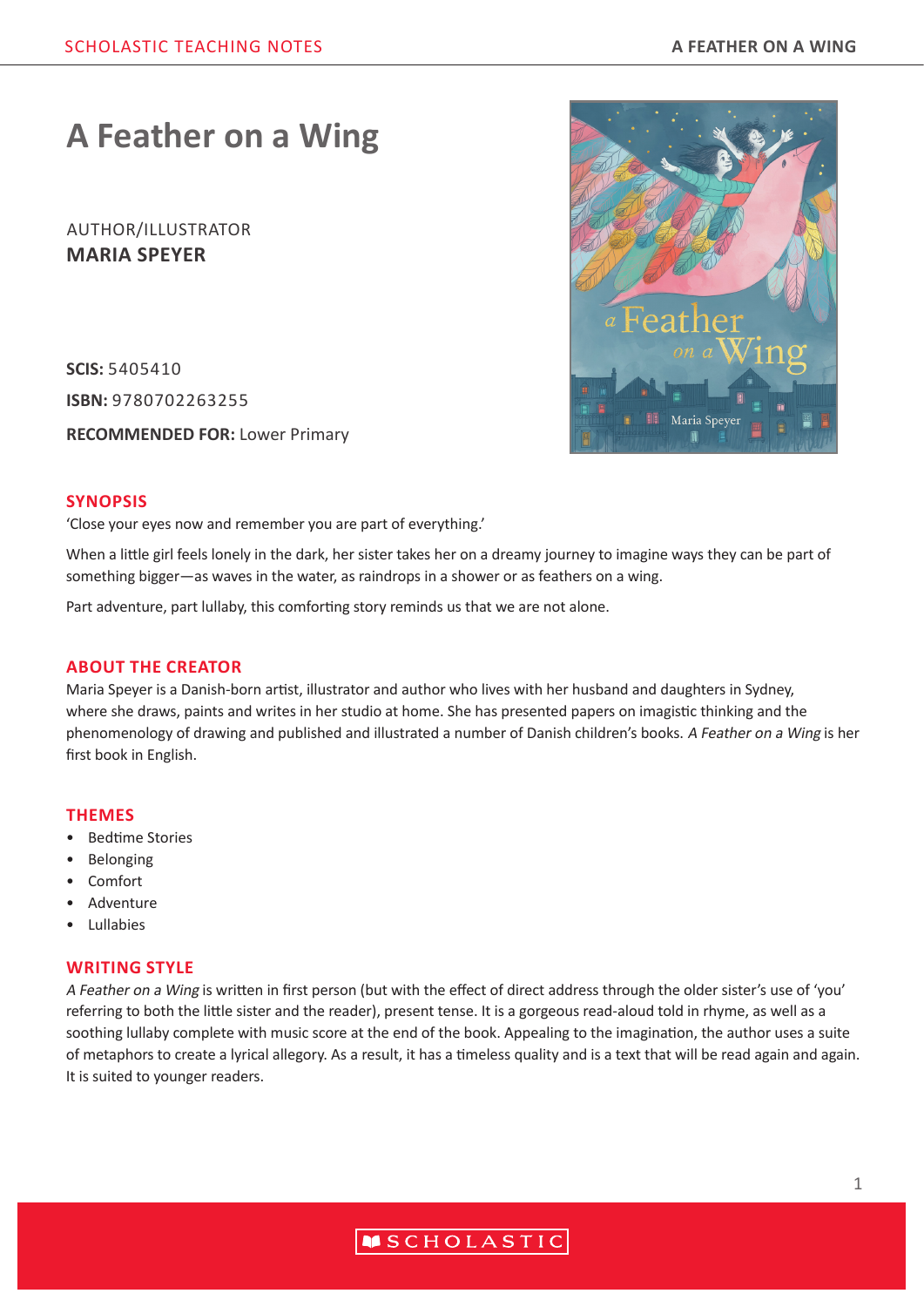### **STUDY NOTES**

- Before reading, use the cover and title of the book to discuss what it may be about. What might 'a feather on a wing' mean?
- The story begins with a quiet voice: 'Are you there? It's so lonely in the dark!' Although these are the only words uttered by the little girl, it is evident through the illustrations what she is thinking. Use the visual clues to discuss how she responds to her sister's words of wisdom.
- Taking on the role of one of the sisters, write a diary entry exploring how you are feeling at the very beginning of the book.
- The text tells us that we 'are part of everything'. Explain what you think this means.
- On the 'daisy chain' page opening, how do we know the little sister trusts her older sister?
- With a partner, take on the roles of the two sisters. Write one of the 'stories we can tell' from the 'letter in the alphabet' page opening.
- On the 'scarf' page opening, why is the little sister glancing up at her teddy? What do you think is going through her mind?
- Who are the other children in the 'treetop' page opening? What else do you see in this tree? Why are these things there? What does this tell us about belonging?
- What is the significance of the tree being 'big and old'? How does this page opening explore the importance of others in our lives? Who else might be behind the tree?
- What advice would you give someone who is feeling alone or afraid?
- What does A Feather on a Wing share about being part of something bigger? How do the stones in the bridge help show this? Recreate this stone bridge as a classroom display. Place a photo of each class member on each stone, with kind words identifying their contributions to the classroom family.
- Compare the little girl on the first page opening to the end of the book. How has she grown? What has helped her to do so?
- How would you describe the mood of A Feather on a Wing? How is this achieved in the text, illustrations and colour palette?
- Have you ever shared a room with a sibling? What are the positives of sharing? If you have never shared a room, what do you think would be the advantages of sharing?
- Have you ever felt afraid of the dark, or of something else? How did you manage these feelings? Share in a reflection.
- Are you more like the little sister or the older sister? Why? Share with a friend.
- What can you learn from the older sister about courage and the value of togetherness?
- Which is your favourite page opening? Why?
- Using feathers, create a classroom display of a set of wings. Have students decorate a feather to represent themselves.
- Create a daisy chain for the classroom. Ask class members to write affirmations on the petals of each students' daisy.
- How do we see the bond these sisters share in the illustrations and text? What has allowed their relationship to flourish in this way?
- Read the written text in its entirety in the music score at the back of the book. Take time to examine the rhyming pattern and rhythm. How do these devices help give this text a soothing and calming tone?
- Throughout the written text, metaphors are used to help communicate the powerful messages of A Feather on a Wing. Unpack these metaphors with the class, and try adding some of your own.
- Listen to the lullaby on the UQP website. Which instruments or type of music do you think would match each page opening?
- Consider asking a music teacher to teach the class this lullaby to perform at a school assembly.
- Create your own page opening that could be included in A Feather on a Wing, illustrating it in a style like Maria Speyer's. Be sure to use a rhyming pattern in the written text.
- In a small group, recreate this story through a dramatisation.
- After finishing the book, look carefully at the girls' bedroom on the first page opening. What can you see that